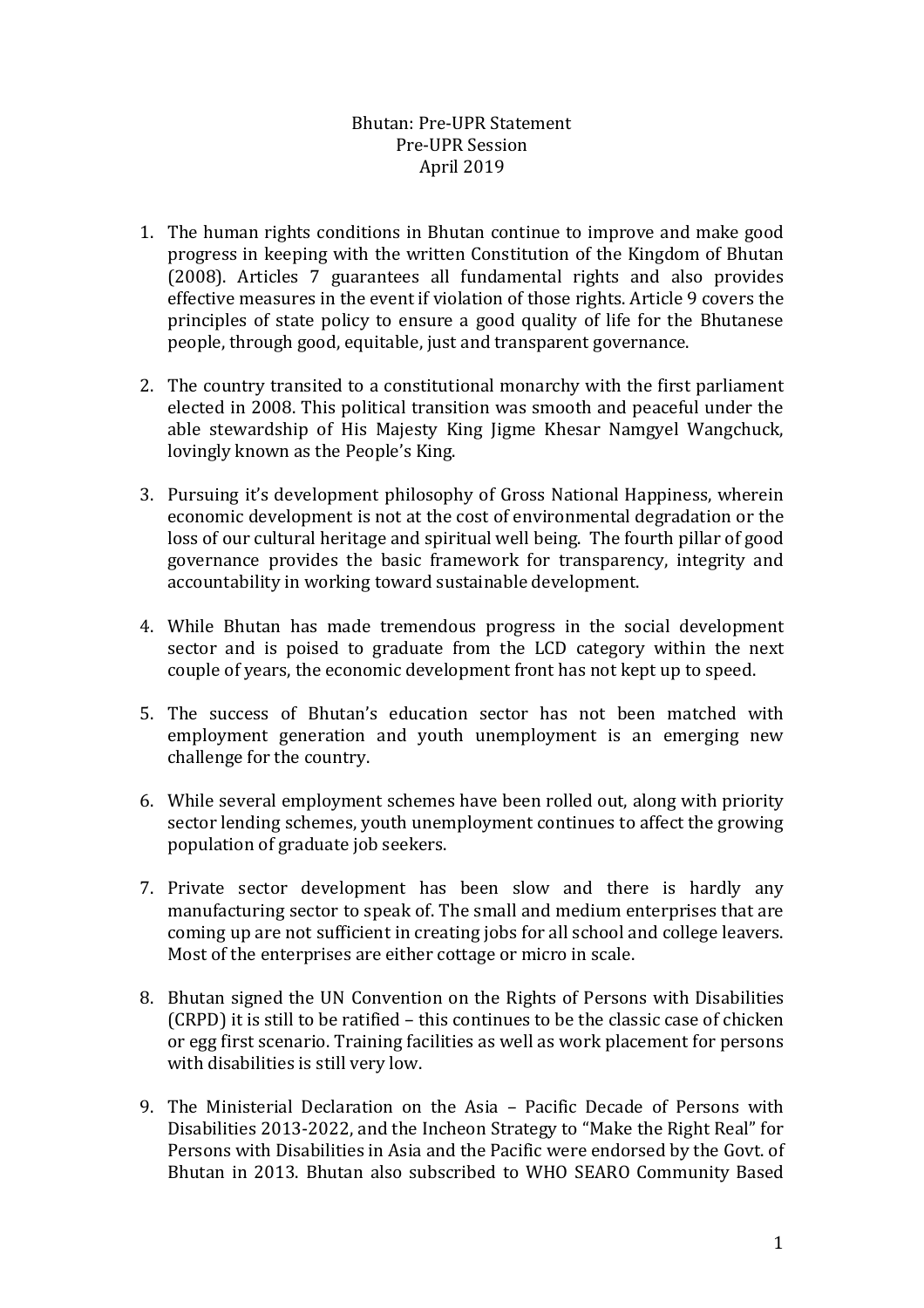Rehabilitation Strategic Framework 2012-2017 and WHO Global Disability Action Plan. However, in the absence of a comprehensive policy framework for persons with disabilities the aforementioned activities became project tied.

- 10. A draft national policy paper was prepared by GNHC and is ready to be tabled to the Cabinet soon, this is a big step forward and it is hoped that the Parliament will ratify the convention in its summer session. This will benefit all people living with disabilities and help work towards providing the holistic support and care needed.
- 11. While women enjoy all human rights and equal opportunities, the unacknowledged burdens of care work continue to disadvantage women and girls. There is discernable disparity in gender representation in various areas like the Executive positions; the Parliament; and girls in general are lagging behind in STEM subjects, even as individual girls excel in these subjects.
- 12. There is an acute need for work better engendered policy support so that more women and girls "step up" "lean in" and stand for elected offices. Strategies are also necessary so that more care work can be shed to functioning crèches, early childcare and development centres, and play schools so more women can join paid workforce.
- 13. Although Bhutan has ratified the Regional Convention on Prevention and Combating Trafficking in Women and Children for Prostitution in September 2003 and several other SAARC instruments for the wellbeing of women and children, monitoring and reporting on progress made is sketchy. This could be attributed to the fact that there are no institutions charged with these mandates. Thus when it is everyone's responsibility, not much work gets done.
- 14. The National Commission for Women and Children (NCWC) has developed several policy instruments and protocols that have been adopted by the Government. However, in the absence of designated agencies/institutions mandated with rolling out the implementation of these action plans, NCWC is hard pressed to take on programme implementation roles as well.
- 15. The establishment of autonomous agencies for the provision of special services like shelters, halfway homes, legal aid provision etc. needs to be given priority. Resources, data and responsibility sharing mechanisms have to be established between CSOs working in this field, NCWC, concerned units in the Royal Bhutan Police and other relevant government agencies.
- 16. At the moment only Gawaling Happy Home, a centre run by RENEW with some operational support from NCWC, provides temporary shelter for women in difficult circumstances especially for survivors of domestic violence.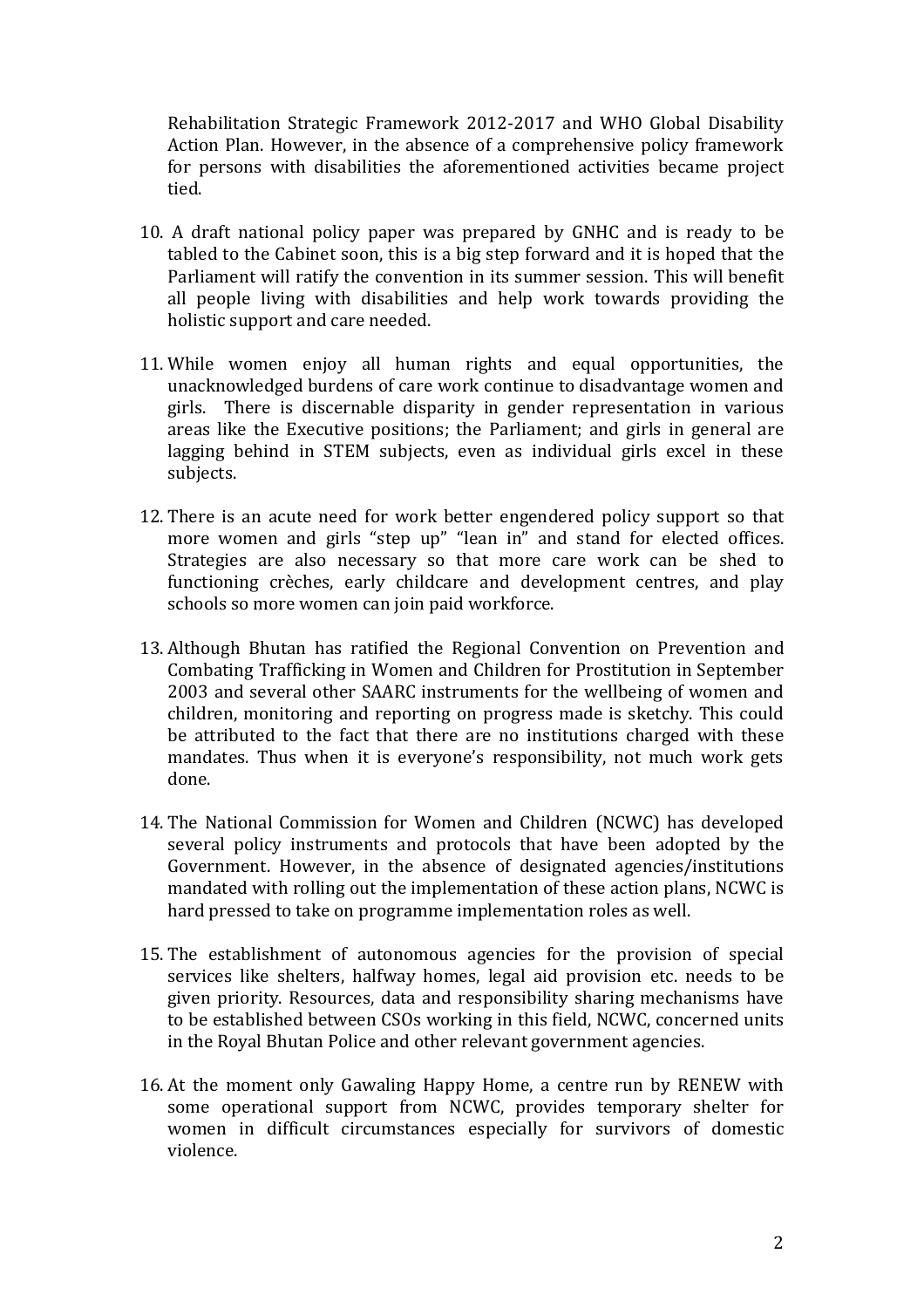- 17. There is clearly more that needs to be done to integrate all the multi-pronged services required in helping women and girls in difficult circumstances.
- 18. The Bhutanese Civil Society sector take this opportunity to thank the countries who have, on humanitarian grounds collaborated with UNHCR to bring about third party repatriation of the people living in the camps in eastern Nepal. We acknowledge their contribution in making this resettlement programme one of the most successful one implemented to date with more than 90% successfully resettled.
- 19. The poverty rate reduced from 12% in 2012 to 8.2% in 2017 according to the Bhutan Poverty Assessment report 2017, however, the inequality measured by GINI coefficient increased from 0.36 in 2012 to 0.38 in 2017. While poverty was effectively lowered, the slow rate of economic development is a cause for concern. Poverty continues to linger as a rural phenomenon with 11.9% when compared to the national average of 8.2%.
- 20. Poverty amongst senior citizens is a new category that warrants special attention. Insufficient programmes and strategic interventions to address the needs of our senior citizens could result in diminishing quality of life for them. Proactive attention in geriatric care, including hospices and palliative care is urgently required.
- 21. The cultural hesitancy in establishing old age homes needs an open debate, where the pros and cons can be vetted out. The only old age retreat was established under the aegis of His Majesty the King.
- 22. Youth unemployment is on the rise and improved programmes for mentoring, counseling, capacity development are still not adequate, especially in the rural areas.
- 23. There is a growing digital divide that needs to be bridged between the urban and rural communities. Equal opportunities for the rural children might be compromised should the digital divide continue as careers are highly linked with the information superhighway as never before.
- 24. Affordable and safe housing for young job seekers, especially for single women, in the urban areas would help more women to join the paid workforce.
- 25. Decent living wages would help build resilience amongst vulnerable communities, as they would be able to absorb more shocks caused by both economic as well as natural disasters.
- 26. Human-wildlife conflicts still dominate the problems faced by rural farmers. It is important to acknowledge that this conflict in Bhutan is due to the expansion of the natural forest cover, wherein forests have encroached on the open spaces and pastures in the countryside.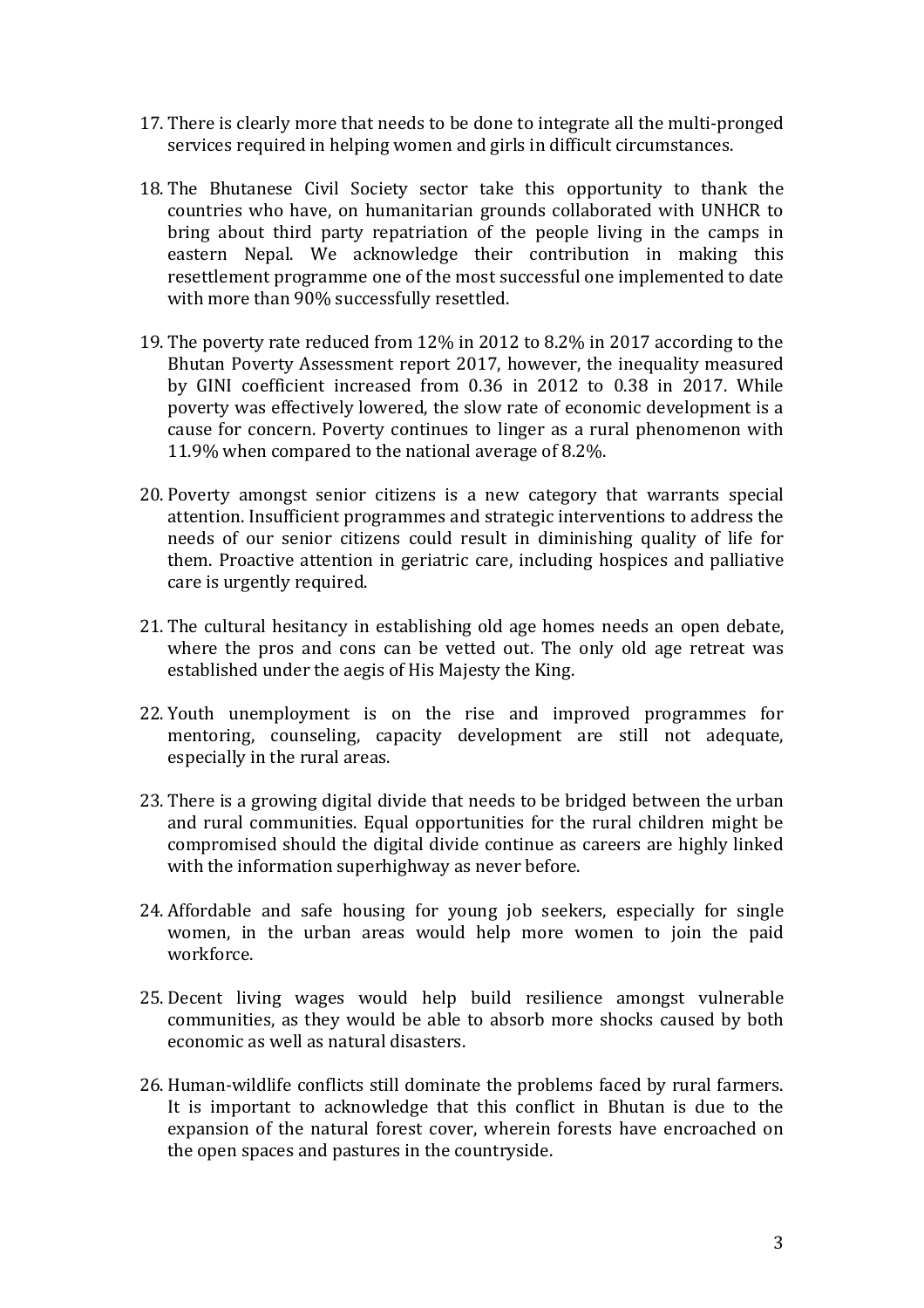- 27. This must be addressed through holistic studies, traditional as well as scientific knowledge reviewed, research, innovation and technology generated so that evidence based appropriate measures are put in place to address the root causes.
- 28. The 'red tax' has to be removed. Menstrual hygiene education and the provision of toilets with running water are the needs of the day to help prevent absenteeism from school. One of the leading causes of adolescent girls lagging behind in class was reported to be monthly absenteeism.
- 29. Education facilities for children with disabilities are limited and the resources available for progressive teaching and learning outcomes is small. More holistic strategies in improving both the emotional well-being as well as economic prosperity are needed.
- 30. The education system should be able to prepare young minds to be capable of handling the challenges of the future. An independent review of the entire education system might be warranted in the face of the fast evolving teaching-learning scenarios across the globe in general. There is much to be learnt from the progressive education systems of the Scandinavian countries.
- 31. Bhutan also has much to offer especially in the efforts to balance the head and the heart, of our reverence for our teachers and respect for our natural environment.
- 32. Girls are more sensitive to nutrient deficiencies and as potential future mothers they require more nutritive food, especially in terms of vitamins and iron. The schools and institutions with boarding facilities must ensure that the food provides the required nutrients for all children in the school.
- 33. Significant progress continues to be made on all health indicators and according to the 2017 Population and Housing Census report, 98% of the households have access to safe drinking water.
- 34. Human resource shortages in critical sections like nutritionists make it difficult to ensure balanced diets to be served in all hospitals as well as in boarding schools. Critical numbers of professionals are required to run national programmes successfully.
- 35. Non-communicable diseases are on the rise as more Bhutanese suffer from poor eating habits. In addition, climate-change induced vector borne diseases like malaria, dengue, and the reemergence of certain strains of tuberculosis, asthma and varying strains of the flu also negatively affective the health of the vulnerable population whose immune may already be weakened by NCDs.
- 36. People living with HIV and AIDS need rehabilitation schemes that will allow for a life of dignity.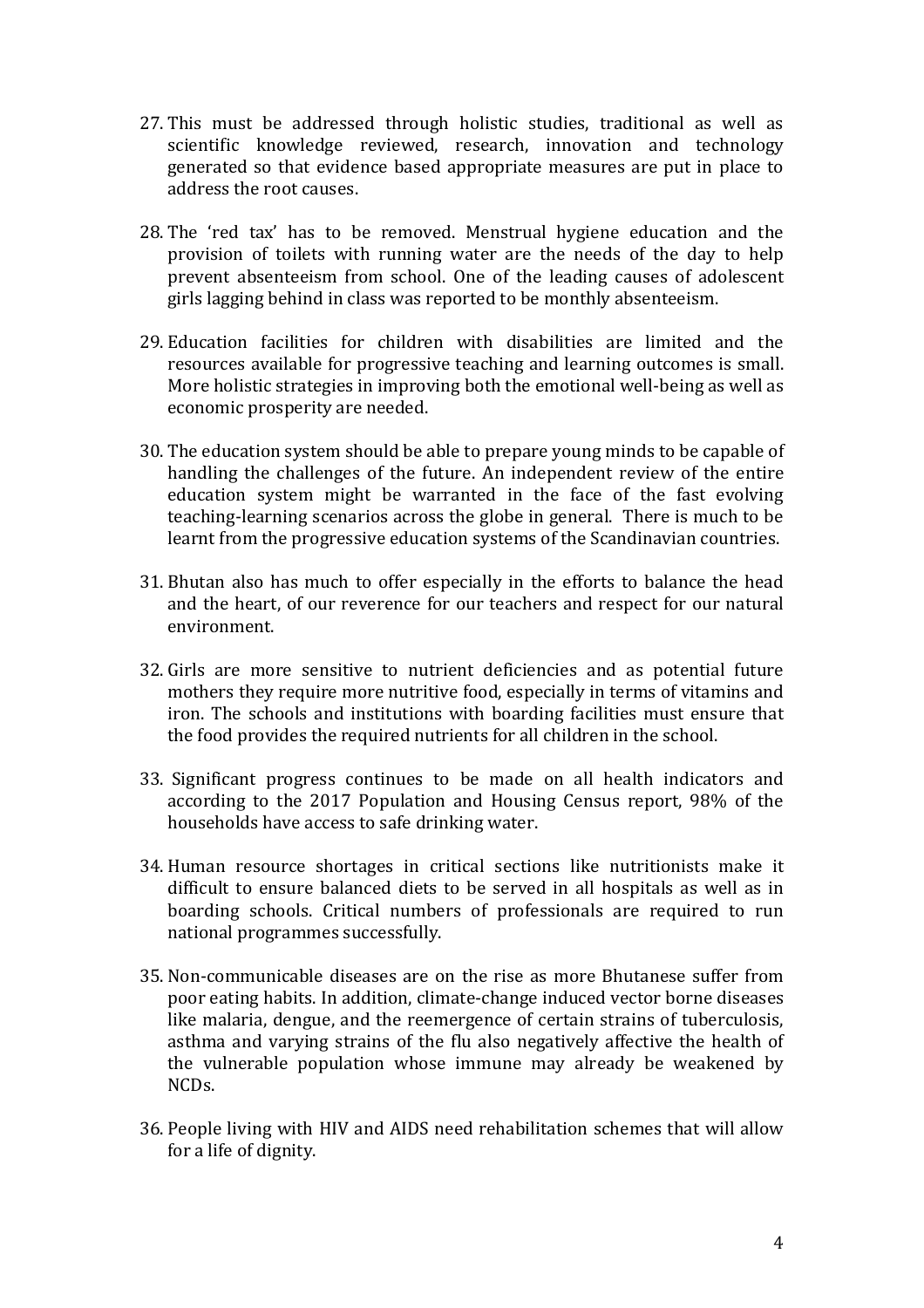- 37. Section 213 of the Penal Code of Bhutan criminalizes sodomy thus preventing the LGBTI community from accessing justice to counter the injustices they suffer due to the lack of understanding and knowledge about LGBTI thereby indirectly forcing the community underground.
- 38. Although no member of the LGBTI community has been prosecuted under section 213, the community would like to see the section disappear.
- 39. The creation of a National Centre for Disabilities would be necessary so that the population can be serviced more efficiently. With the imminent ratification of CRPD, the development of an Act and implementation mandates will have to be tasked to an institute/organization.
- 40. Service provision to persons with disabilities by the State is currently selective due to the lack of a holistic strategy on what services may be required. Much work still need to be done in building consensus on the sort of services to be provided by the State and Non State parties.
- 41. The National Commission for Women and Children (NCWC) should remain as the policy maker, regulator and vision setter for Women and Children's wellbeing and progress towards to substantive equality on all fronts.
- 42. Gender based budgeting was introduced more than a decade ago yet, not all functionaries are familiar with how this functions. More advocacies are needed.
- 43. This necessitates the separation of implementation function to an autonomously run organization that needs to be created and tasked with being mandated to take action on the three Acts that are currently being implemented by NCWC.
- 44. His Majesty the King ensures that all nominations and appointment to the constitutional bodies under the aegis of the King are made in a gender sensitive manner. However, representation in the Executive as well as in Parliament is still far from ideal. Much work to be done in building capacities of potential candidates, so that more women will stand for elected office.
- 45. Implementation strategies are needed for keeping Bhutan Carbon Neutral and to ensure 60% forest cover for all time to come. The ban on the use of plastic carry bags and efforts to reduce the usage of plastic in general is a good start. However, concrete programmes need to be put in place and sufficient resources (both human as well as financial) made available to run them.
- 46. There is an acute need to expand civic space, dialogue platforms and for theatre and the creative arts. Bhutanese youth are talented and the expansion of the avenues to realize their full potential would add the needed encouragement in rounding their growth and development.